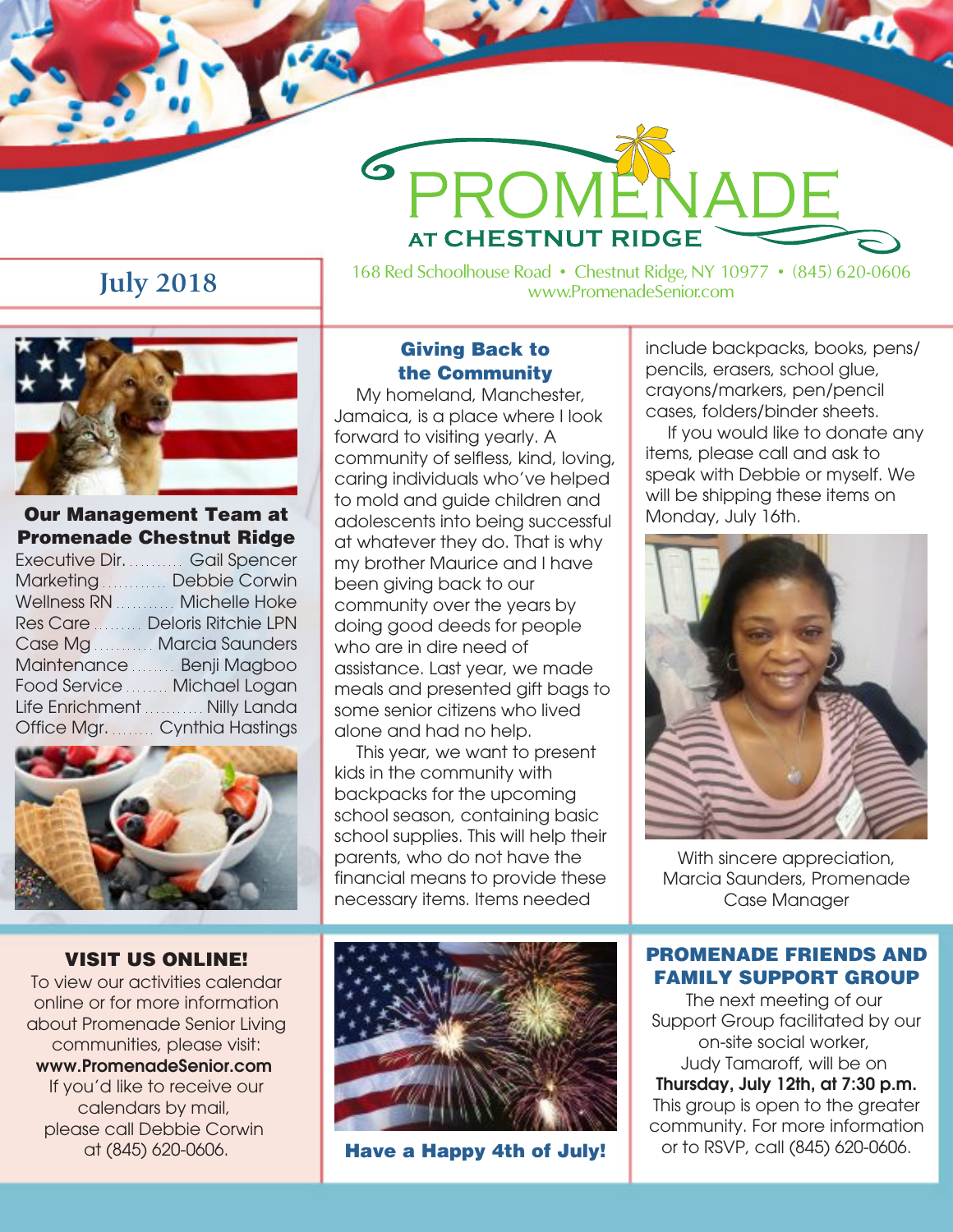

# **RESPITE**

Do you know someone who's been contemplating making a move to a senior community, but just hasn't made that final decision yet? Our *Summer Respite Stay* might be just what they're looking for! It's a great way to experience all the warmth our community has to offer this summer.

Residents can take advantage of our services and amenities and enjoy our wonderful activities while family members can take great comfort knowing their loved ones will be safely looked after. Caregivers can also enjoy a much needed break from their constant responsibilities.

It's a great way to introduce seniors to a whole new lifestyle and make some new friends in the process! For more info, please call Debbie at 845-620-0606.

## **Promenade Senior Living Is a Proud Supporter of Zahal Shalom**

Zahal Shalom was created in 1993 by a group of private citizens in Bergen County, NJ. They are part of an Overseas Delegation program that traces its origins to the Six Day War and involves two Israeli organizations, the Zahal Disabled Veterans (ZDVO) and Beit Halochem ("The Warrior's House").

Each year they bring delegations of 8-12 disabled Israeli war veterans for two weeks, during which they are hosted by local families. Each host family also has a "buddy" family.

Zahal Shalom's executive committee, consisting strictly of volunteers, organizes a detailed program including trips to various sites in the metropolitan NY area as well as a 3- day trip to Washington D.C. The evenings and weekends are packed with more social activities than most of us experience in a year, including

Promenade Senior Living Staff Jane Koch, Nilly Landa, Milana Kirshensteyn, Gail Spencer and Michael Logan-- US Veteran who volunteers his time helping American Veterans with PTSD- attended this year's Zahal Shalom Gala. They are pictured below with their spouses and two female IDF Veterans from this year's delegation: Ilana and Shoval.



Photo credits: Jo Rosen Photography

dinners, pool parties, Broadway shows, and so much more. The delegation visits local schools where the vets have an opportunity to discuss their wartime experiences. Many of the vets have never been outside of their local community. The experience with their hosts & buddies frequently enables them to reveal painful memories that they've never discussed with even their own families. It is not uncommon for them to suffer from varying degrees of post traumatic stress syndrome (PTSD).

Observing how these veterans strive to lead a normal life in spite of serious physical and/or emotional challenges is truly inspirational. The warm and long lasting relationships developed from this experience create familial bonds that last a lifetime.



Pictured above left to right is one of this year's hosts, Debbie Zingler, IDF Veteran Ilana Sudry, and Promenade's Debbie Corwin, Ilana's buddy.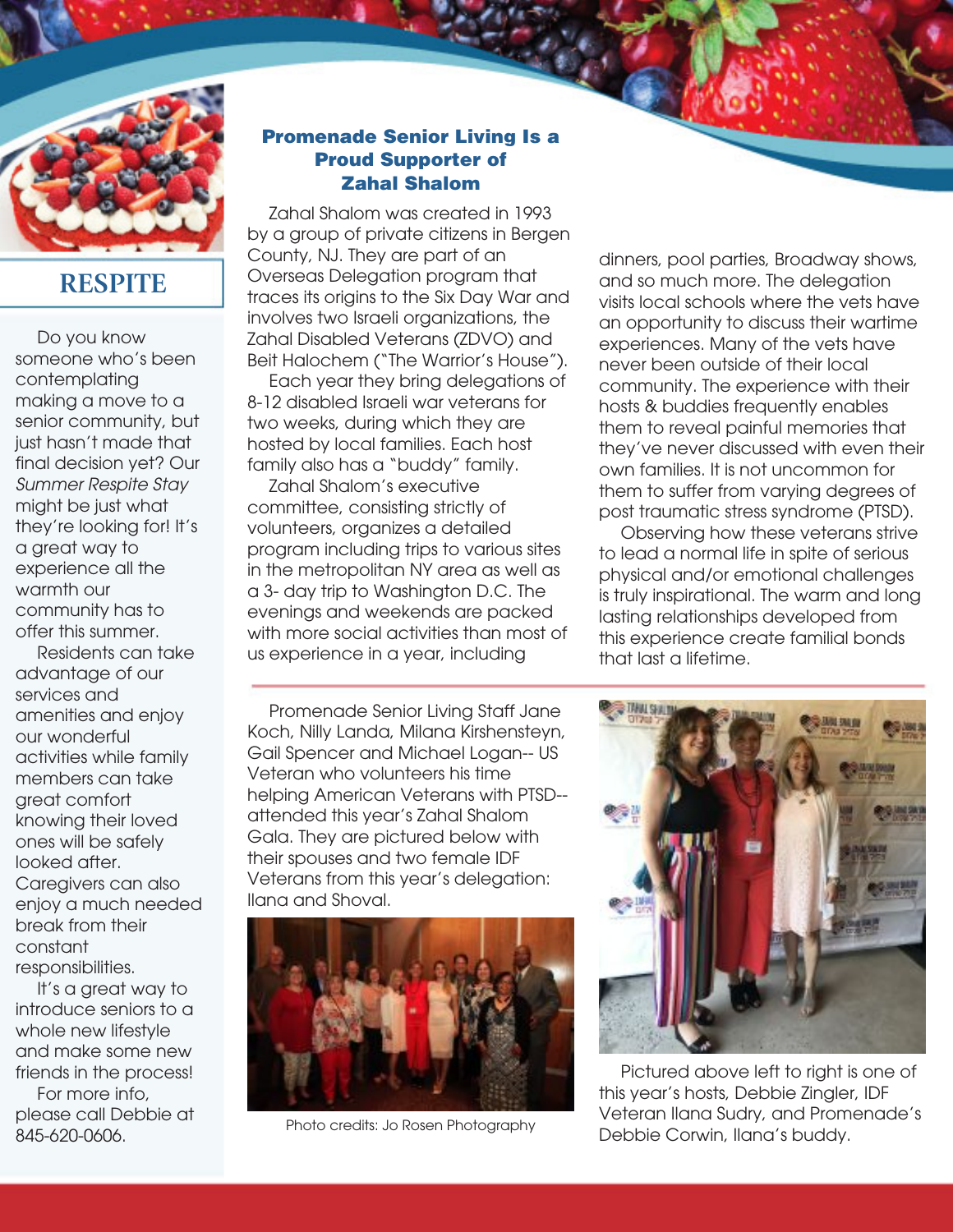

**Reception Desk Makeover** Residents, Family, Staff and Guests have all watched our front desk transform to this beautiful and welcoming space.



**Picture Perfect**



Our new 75 inch TV located in our Media Center



**Basic First Aid Class**



Practice makes perfect. We pride ourselves on the training we give our staff.





**Celebrate!**



HAPPY BIRTHDAY to our residents: Alda H. - 12th Robert S. - 23rd Lorelie G. - 25th Joan M. - 26th Sasha B. - 28th

and to our staff: Donna B. - 2nd Ben L. - 2nd Stephania P. - 4th Yensy S. - 10th Steven M. - 11th Christine P. - 12th Michelle H. - 17th Marie L. - 23rd Debbie C. - 26th



We warmly welcome our New Residents:

Catherine B. Jean C. Bill C. Clarence B. Robert G. Norma W. We're so glad you joined our family!